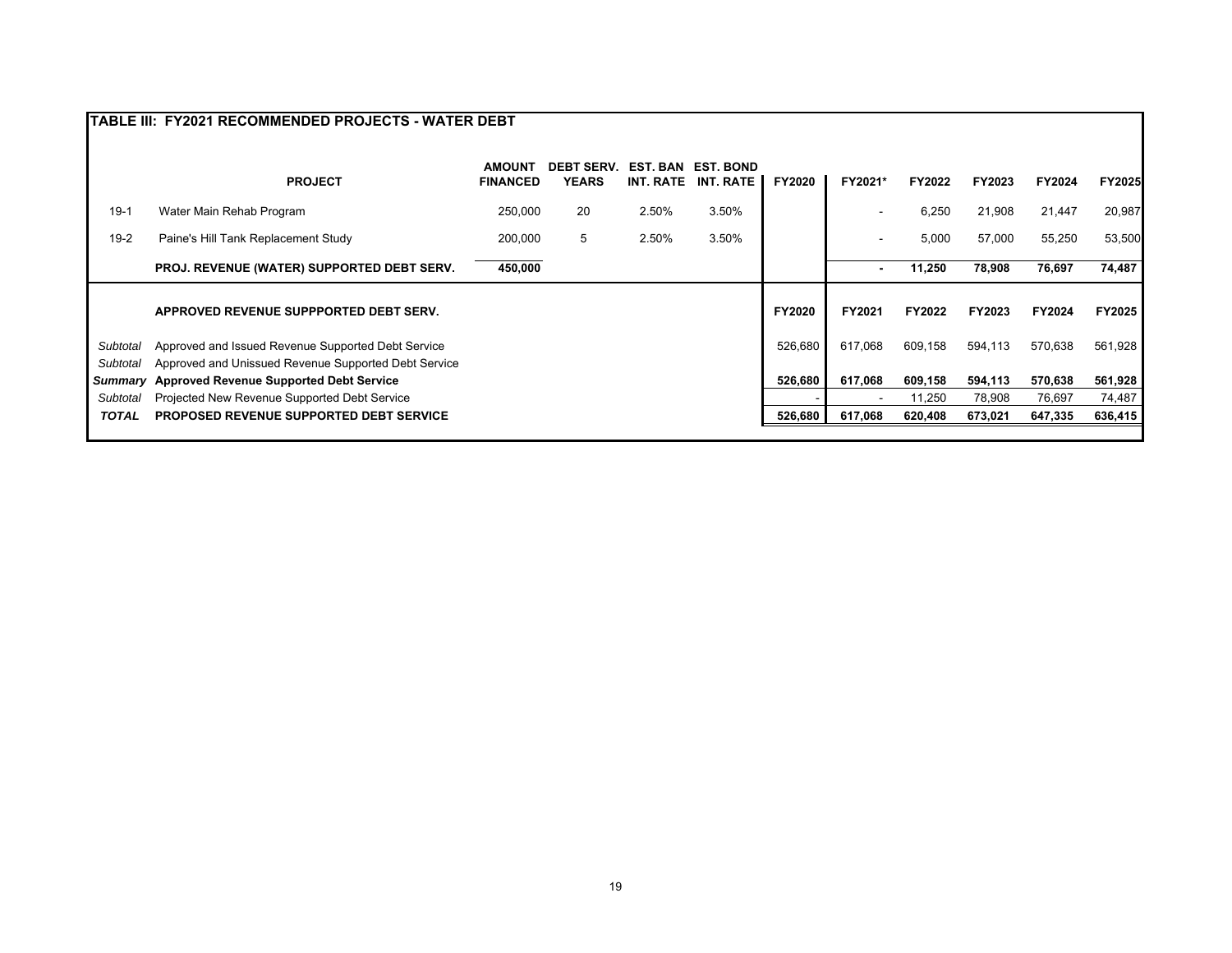|                                                                                                                     |                                                                                                                                                                          | WESTON CAPITAL IMPROVEMENT PROGRAM - PROJECT REQUEST & FINANCING PLAN |                                             |                            |            | If existing asset is being replaced              |                            |                                    |                                           |              |  |  |  |  |
|---------------------------------------------------------------------------------------------------------------------|--------------------------------------------------------------------------------------------------------------------------------------------------------------------------|-----------------------------------------------------------------------|---------------------------------------------|----------------------------|------------|--------------------------------------------------|----------------------------|------------------------------------|-------------------------------------------|--------------|--|--|--|--|
| Project Title:<br><b>Water Main Rehab Program</b>                                                                   |                                                                                                                                                                          |                                                                       | Department: DPW<br>Division: Water Division |                            |            |                                                  |                            | Yr. Acquired                       | Est. Value                                | Disposition  |  |  |  |  |
| Contact:                                                                                                            | <b>Thomas Cullen</b>                                                                                                                                                     |                                                                       | Notes:                                      |                            |            |                                                  |                            | 1952                               | \$250,000                                 |              |  |  |  |  |
| Prior Year(s) Requested:                                                                                            | \$207,000                                                                                                                                                                |                                                                       |                                             | Present Status of Project: |            | Ongoing                                          |                            |                                    |                                           |              |  |  |  |  |
|                                                                                                                     | Description, Justification and Life Expectancy:                                                                                                                          |                                                                       |                                             |                            |            |                                                  |                            |                                    |                                           |              |  |  |  |  |
|                                                                                                                     | The Water Main Rehabilitation Program has been designed to replace the distribution systems older water mains that                                                       |                                                                       |                                             |                            |            |                                                  |                            |                                    |                                           |              |  |  |  |  |
|                                                                                                                     | have exceeded their expected life spans. The Water Division is now focused on replacing all asbestos cement                                                              |                                                                       |                                             |                            |            |                                                  |                            |                                    |                                           |              |  |  |  |  |
|                                                                                                                     | (transite) water mains in the water system and cast iron water mains that have an excessive amount of water leaks                                                        |                                                                       |                                             |                            |            |                                                  |                            |                                    |                                           |              |  |  |  |  |
| over their life span. The transite mains are no longer used in water transmission service because of their material |                                                                                                                                                                          |                                                                       |                                             |                            |            |                                                  |                            |                                    |                                           |              |  |  |  |  |
| content and are considered to be classified as hazardous material when removed from the ground and thus, need to be |                                                                                                                                                                          |                                                                       |                                             |                            |            |                                                  |                            |                                    |                                           |              |  |  |  |  |
|                                                                                                                     | disposed of accordingly. Transite mains however are safe for the distribution of drinking water to our residents. The                                                    |                                                                       |                                             |                            |            |                                                  |                            |                                    |                                           |              |  |  |  |  |
|                                                                                                                     | only way to address the concerns of these aged pipes is to replace them. The project(s) for FY 2021 is for the                                                           |                                                                       |                                             |                            |            |                                                  |                            | <b>INSERT PHOTO HERE</b>           |                                           |              |  |  |  |  |
|                                                                                                                     | proposed replacement of 622 feet and 504 feet of transite water main on Longmeadow Road, respectively, that was                                                          |                                                                       |                                             |                            |            |                                                  |                            |                                    |                                           |              |  |  |  |  |
|                                                                                                                     | installed in 1952. The engineering design for this project will be completed in house by the Town Engineer office.                                                       |                                                                       |                                             |                            |            |                                                  |                            |                                    |                                           |              |  |  |  |  |
|                                                                                                                     | Note that 2019 Water Master Plan indicates that we are replacing water mains which equates to a 500 year program                                                         |                                                                       |                                             |                            |            |                                                  |                            |                                    |                                           |              |  |  |  |  |
|                                                                                                                     | versus a standard of 100 year program. This program may be expanded in the future to include more linear footage                                                         |                                                                       |                                             |                            |            |                                                  |                            |                                    |                                           |              |  |  |  |  |
|                                                                                                                     | of main replaced each fiscal year, but we kept the program at its current value for FY 2021 and this five year                                                           |                                                                       |                                             |                            |            |                                                  |                            |                                    |                                           |              |  |  |  |  |
|                                                                                                                     | Impact on Future Operating Budgets, and/or Impact on other Departments:                                                                                                  |                                                                       |                                             |                            |            |                                                  |                            |                                    |                                           |              |  |  |  |  |
|                                                                                                                     | Postponing the scheduled replacement of these old and outdated water distribution lines can impact the operating budgets by necessitating overtime costs for dirty water |                                                                       |                                             |                            |            |                                                  |                            |                                    |                                           |              |  |  |  |  |
|                                                                                                                     | complaints and other water quality issues. Older types of water mains are more susceptible to leakage, bacteria and turbidity problems.                                  |                                                                       |                                             |                            |            |                                                  |                            |                                    |                                           |              |  |  |  |  |
|                                                                                                                     |                                                                                                                                                                          |                                                                       |                                             |                            |            |                                                  |                            |                                    |                                           |              |  |  |  |  |
| Total<br><b>RECOMMENDED FINANCING PLAN</b><br>Current<br>Estimated Expenditures by Fiscal Year                      |                                                                                                                                                                          |                                                                       |                                             |                            |            |                                                  |                            |                                    |                                           |              |  |  |  |  |
|                                                                                                                     |                                                                                                                                                                          |                                                                       | Prior Year                                  | Year                       | ${\rm FY}$ | <b>FY</b>                                        | <b>FY</b>                  | <b>FY</b>                          | <b>FY</b>                                 | Five Yr. TTL |  |  |  |  |
|                                                                                                                     |                                                                                                                                                                          |                                                                       | Expenditures                                | Expenditure                | 2021       | 2022                                             | 2023                       | 2024                               | 2025                                      | FY21-25      |  |  |  |  |
|                                                                                                                     | A. Planning, Design, Engineering                                                                                                                                         |                                                                       |                                             |                            |            |                                                  |                            |                                    |                                           |              |  |  |  |  |
| В.                                                                                                                  | Land, ROW, Site Improvements                                                                                                                                             |                                                                       |                                             |                            |            |                                                  |                            |                                    |                                           |              |  |  |  |  |
| Construction                                                                                                        |                                                                                                                                                                          | \$                                                                    | 365,000                                     | \$207,000                  | \$250,000  | \$367,400                                        | \$196,000                  | \$280,000                          | \$315,000                                 | 1,408,400    |  |  |  |  |
| Equipment<br>D.                                                                                                     |                                                                                                                                                                          |                                                                       |                                             |                            |            |                                                  |                            |                                    |                                           |              |  |  |  |  |
| E.<br>Other Costs                                                                                                   |                                                                                                                                                                          |                                                                       |                                             |                            |            |                                                  |                            |                                    |                                           |              |  |  |  |  |
|                                                                                                                     | <b>TOTAL</b>                                                                                                                                                             |                                                                       | \$365,000                                   | \$207,000                  | \$250,000  | \$367,400                                        | \$196,000                  | \$280,000                          | \$315,000                                 | \$1,408,400  |  |  |  |  |
|                                                                                                                     | F. Est. Add'l Annual Maint. & Repair                                                                                                                                     |                                                                       |                                             |                            |            |                                                  |                            |                                    |                                           | \$0          |  |  |  |  |
|                                                                                                                     |                                                                                                                                                                          |                                                                       |                                             |                            |            |                                                  |                            |                                    |                                           |              |  |  |  |  |
|                                                                                                                     | TOWN MANAGER USE ONLY                                                                                                                                                    |                                                                       |                                             |                            |            |                                                  |                            |                                    |                                           |              |  |  |  |  |
| Recommendation<br>Next FY Amt.<br><b>Funding Source:</b><br>Priority Category (1-6):                                |                                                                                                                                                                          |                                                                       |                                             |                            |            |                                                  |                            |                                    |                                           |              |  |  |  |  |
| <b>APPROVED</b>                                                                                                     | <b>DEFERRED</b>                                                                                                                                                          |                                                                       |                                             |                            |            | $(1)$ G.O. Bond - G.F.<br>$(2)$ G.O. Bond - Ent. |                            |                                    | $(1)$ Correct threat to health and safety |              |  |  |  |  |
| \$<br><b>DENIED</b><br>$TOFY$ <sub>____</sub>                                                                       |                                                                                                                                                                          |                                                                       |                                             |                            |            |                                                  |                            | (2) Improve to avoid costly repair |                                           |              |  |  |  |  |
| (3) Replace to maintain service levels<br>$(3)$ Cash / Dept. Ops.                                                   |                                                                                                                                                                          |                                                                       |                                             |                            |            |                                                  |                            |                                    |                                           |              |  |  |  |  |
| NOTES:                                                                                                              |                                                                                                                                                                          |                                                                       |                                             |                            |            |                                                  | (4) Meet legal requirement |                                    |                                           |              |  |  |  |  |
|                                                                                                                     |                                                                                                                                                                          |                                                                       |                                             |                            |            |                                                  | (5) Improve productivity   |                                    |                                           |              |  |  |  |  |
|                                                                                                                     |                                                                                                                                                                          |                                                                       |                                             |                            |            |                                                  |                            | (6) Address overburdened situation |                                           |              |  |  |  |  |
|                                                                                                                     |                                                                                                                                                                          |                                                                       |                                             |                            |            |                                                  |                            |                                    |                                           |              |  |  |  |  |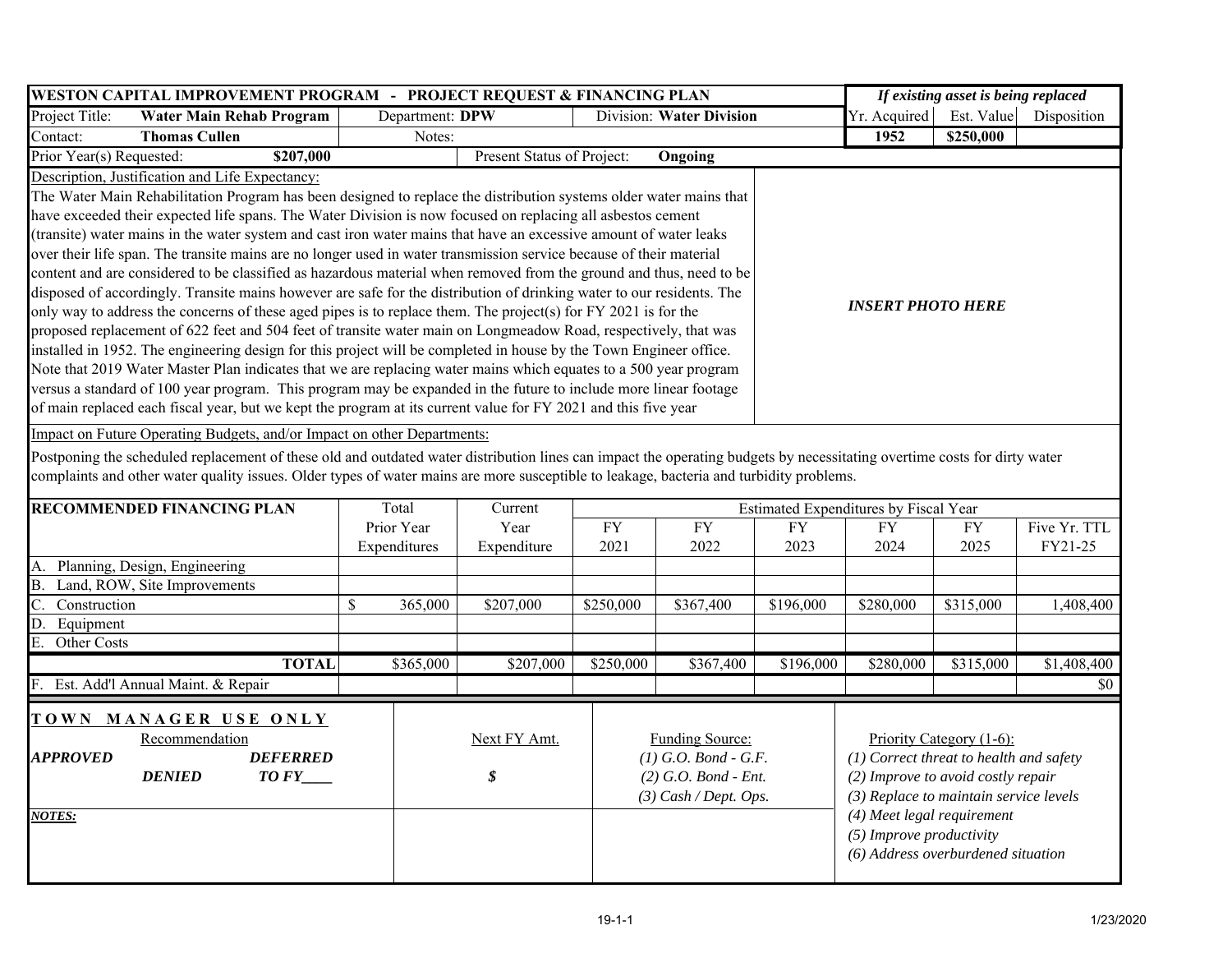## **Town of Weston 5-Year Capital Water Main Rehabilitation Program Department of Public Works - Water Division**

| <b>Location/Repair Type</b>                     |    | FY 2021   |    | FY 2022   |    | FY 2023   |    | FY 2024   |    | FY 2025 |
|-------------------------------------------------|----|-----------|----|-----------|----|-----------|----|-----------|----|---------|
|                                                 |    |           |    |           |    |           |    |           |    |         |
| 1 Longmeadow Road - 8 inch transite             |    |           |    |           |    |           |    |           |    |         |
| Conant Road to 32 Longmeadow Road 622 ft        |    | \$138,000 | \$ |           | \$ |           | \$ |           |    |         |
| 32 Longmeadow Rd to Baker's Hill Rd 504 ft      |    | \$112,000 | \$ |           | \$ |           | \$ |           | \$ |         |
| 2 Brook Road - 6 inch transite                  | \$ |           |    | \$267,200 | \$ |           | \$ |           | \$ |         |
| 31 Brook Road to 4 Conant Road 1336 ft          |    |           |    |           |    |           |    |           |    |         |
| 2 Valley View Road - 6 inch transite            | \$ |           |    | \$100,200 | \$ |           | \$ |           | \$ |         |
| Brook Road to 10 Valley View Road 501 ft        |    |           |    |           |    |           |    |           |    |         |
| 4 Legion Road - 6 inch transite                 | S  |           | S  |           |    | \$196,000 | \$ |           | \$ |         |
| 1 Legion Road to end 980 ft                     |    |           |    |           |    |           |    |           |    |         |
| 5 Loring Road - 10 inch transite                | \$ |           | \$ |           | \$ |           | \$ | 280,000   | \$ |         |
| 35 Loring Road to 118 Loring Road 1381 ft       |    |           |    |           |    |           |    |           |    |         |
| 6 Kendal Common - 6 & 8 inch transite           | \$ |           | \$ |           | \$ |           | \$ |           | \$ | 250,000 |
| Lexington-Ellis 694' of 8"&Ellis-End 554' of 6" |    |           |    |           |    |           |    |           |    |         |
| 6 Ellis Road - 6 inch transite                  | \$ |           | \$ |           | S  |           | \$ |           | \$ | 65,000  |
| Kendal Common to End 313'                       |    |           |    |           |    |           |    |           |    |         |
| <b>TOTALS</b> \$ 250,000                        |    |           |    | \$367,400 |    | \$196,000 |    | \$280,000 | \$ | 315,000 |

**5 Year Total: 1,408,400 \$**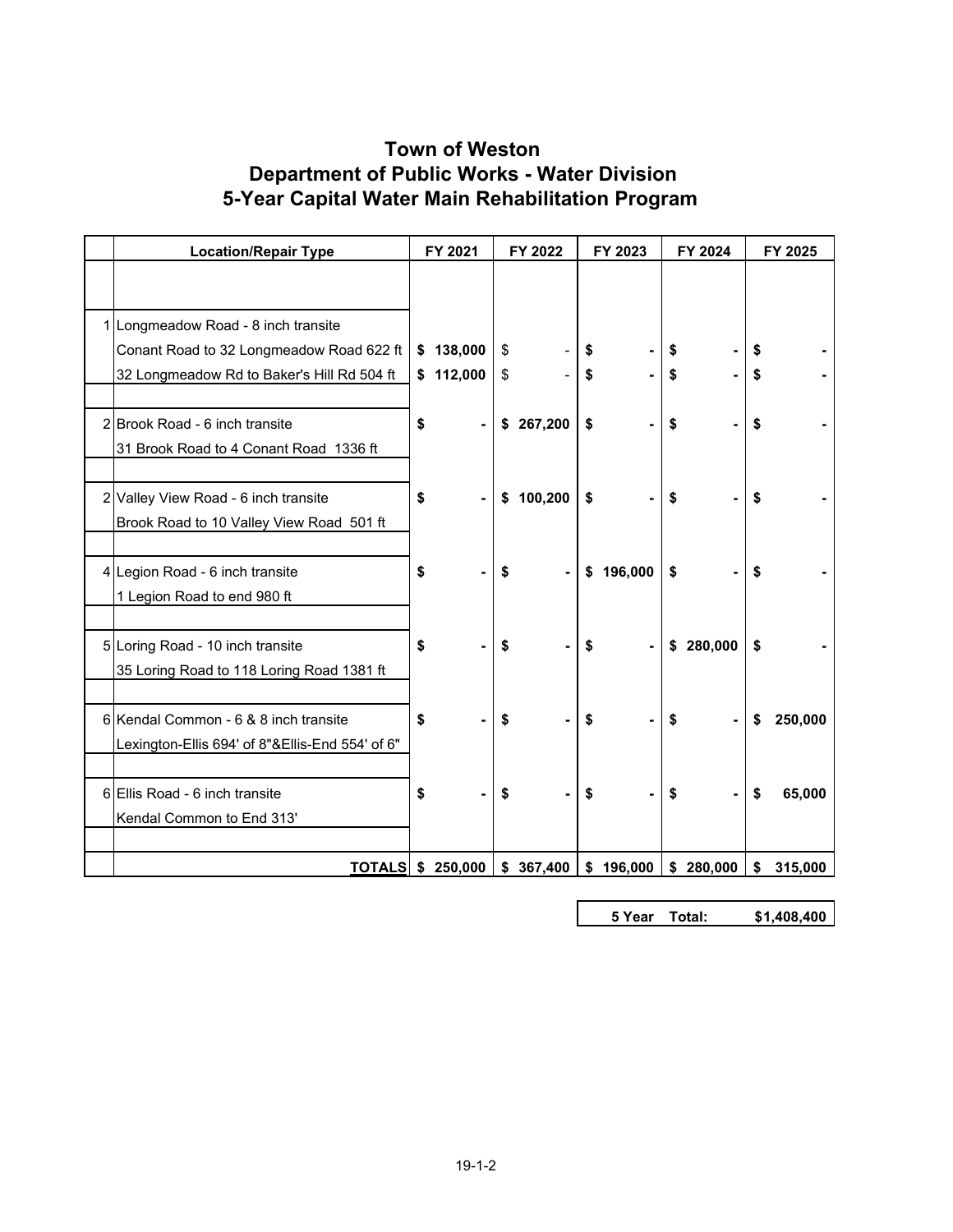

W:\Projects\DPW\WaterMainImp-FY21.mxd